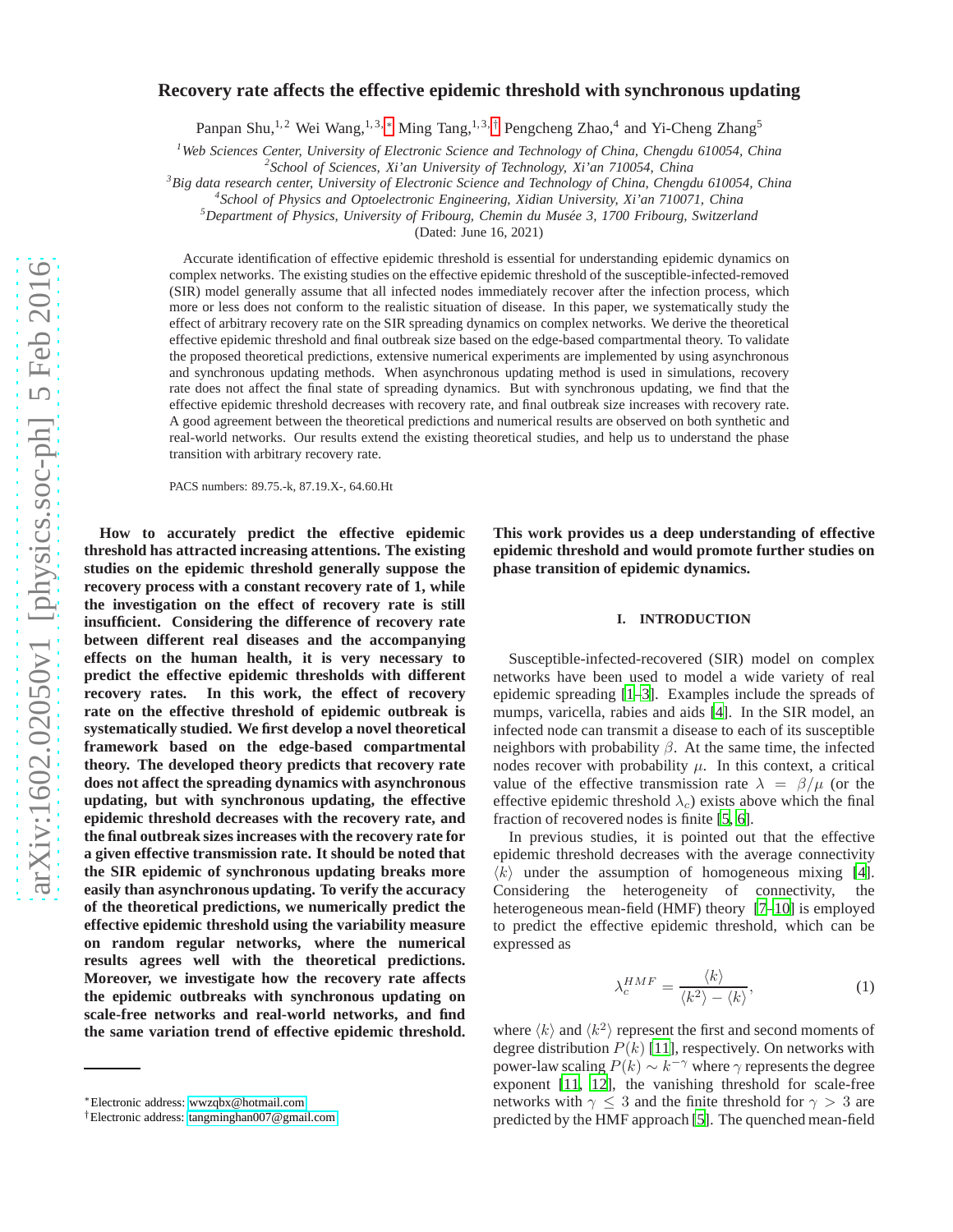(QMF) theory is proposed to attempt to improve the HMF theory, since the latter neglects the quenched structure of the network and dynamical correlations between the state of adjacent nodes [\[13\]](#page-6-9). In the QMF theory the actual quenched structure of the network is fully preserved, and the effective epidemic threshold is predicted as [\[14](#page-6-10)[–16](#page-6-11)]

$$
\lambda_c^{QMF} = \frac{1}{\Lambda_N},\tag{2}
$$

where  $\Lambda_N$  represents the maximum eigenvalue of the adjacency matrix of a given network. However, the QMF result is even qualitatively not correct, because the vanishing threshold for power-law distributed networks with  $\gamma >$ 3 predicted by the QMF is in conflict with the visually numerical results [\[17](#page-6-12)].

It is worth noting that the results above have nothing to do with the recovery rate  $\mu$ , which determines the infection duration of a given disease. In fact, each disease has its own special infection duration. The symptoms of mumps resolve after 7 to 10 days [\[18\]](#page-6-13). The time period between contracting the rabies disease and death can vary from less than one week to more than one year [\[19\]](#page-6-14). Without treatment, the stage of HIV infection can last from about three years to over 20 years [\[20,](#page-6-15) [21\]](#page-6-16) (on average, about eight years). These diseases with different infection durations have lead to different levels of prevalence. According to the statistics, about 0.1 percent to 1 percent of the population are affected by mumps virus per year [\[18\]](#page-6-13). Rabies causes about 26,000 to 55,000 deaths worldwide per year [\[19](#page-6-14)]. Since its discovery, AIDS has caused an estimated dozens of million deaths worldwide [\[22](#page-6-17)]. Not only that, the duration of disease also affects the effective epidemic threshold. The existing studies [\[5,](#page-6-3) [23\]](#page-6-18) generally think that if the infected nodes immediately recover after the infection process (i.e.,  $\mu = 1$ ), the effective epidemic threshold coincides with the result of Eq. [\(1\)](#page-0-2), and when the infected nodes can not immediately recover (i.e.,  $\mu$  < 1), the effective epidemic threshold is predicted by

<span id="page-1-2"></span>
$$
\lambda_c = \frac{\langle k \rangle}{\langle k^2 \rangle - 2 \langle k \rangle}.
$$
 (3)

Although these studies have pointed out the difference in effective epidemic threshold for the cases with  $\mu = 1$  and  $\mu$  < 1, the systematical studies on the effects of the recovery rate on the effective epidemic threshold is still insufficient. Moreover, the spreading dynamics is either asynchronous or synchronous updating process, which are two famous numerical methods for dynamics [\[24\]](#page-6-19). In different updating processes, how the recovery rate influences the spreading dynamics such as the effective epidemic threshold is long neglected. Here we develop an edge-based compartmental theory to derive the effective epidemic thresholds for the SIR model with arbitrary recovery rate, in both asynchronous and synchronous updating spreading processes [\[25](#page-6-20), [26\]](#page-6-21). The proposed theory could be considered as supplementary to the existing theories, and it predicts that the effective epidemic threshold is independent of (decreases with) the recovery rate in asynchronous (synchronous) updating spreading processes.

We further validate the theory based on extensive numerical simulations on synthetic and real-world networks. In most cases our theoretical predictions are in a good agreement with the numerical effective epidemic thresholds identified by the variability measure [\[28,](#page-6-22) [29](#page-6-23)], which has been confirmed to be effective for identifying the SIR effective epidemic threshold [\[30](#page-6-24)]. Although there exist some differences between the theoretical predictions and numerical results in networks with disassortative mixing, the theoretical effective epidemic threshold displays the same trend to that of the numerical effective epidemic threshold.

# **II. THEORY**

To qualitatively understand the SIR dynamic with arbitrary recovery rate, we develop the edge-based compartmental theory based on Refs. [\[25–](#page-6-20)[27\]](#page-6-25). On an uncorrelated and large sparse network, the SIR model can be described in terms of  $S(t)$ ,  $I(t)$  and  $R(t)$ , which represent the densities of the susceptible, infected, and recovered nodes at time  $t$ , respectively.

Let us now consider a randomly chosen node  $u$  given that  $u$  is in the cavity state initially, which means that it can not transmit any disease to its neighbors but can be infected by its neighbors. We define  $\theta(t)$  to be the probability that a neighbor  $v$  of  $u$  has not transmitted the disease to  $u$  along the edge connecting them up to time t. We assume that  $\theta(t)$  is identical for all edges. Initially, a vanishingly small  $\rho_0$  fraction of nodes are chosen to be infected and none of them transmits the disease to its neighbors, that is  $\theta(0) = 1$ . According to the cavity theory [\[31,](#page-6-26) [32](#page-6-27)], we obtain the probability that the node with degree k is susceptible by time t as  $s(k, t) = \theta(t)^k$ . Averaging over all  $k$ , the density of susceptible nodes at time  $t$  is given by

<span id="page-1-1"></span>
$$
S(t) = \sum_{k=0}^{\infty} P(k)\theta(t)^k.
$$
 (4)

Obviously, to solve  $S(t)$ , we need to know  $\theta(t)$ . Since a neighbor of node u may be susceptible, infected, or recovered,  $\theta(t)$  can be expressed as

<span id="page-1-0"></span>
$$
\theta(t) = \xi_S(t) + \xi_I(t) + \xi_R(t),\tag{5}
$$

where  $\xi_S(t)$  [ $\xi_I(t)$  or  $\xi_R(t)$ ] is the probability that the neighbor  $v$  is in the susceptible (infected or recovery) state and has not transmitted the disease to node  $u$  through their connection.

According to the definition of cavity state above, the susceptible neighbor  $v$  can only get the disease from its other neighbors when  $u$  is in cavity state. Thus, node  $v$  will keep susceptible at time t with probability  $\theta(t)^{k-1}$ . For uncorrelated networks, the probability that one edge from node u connects with an node with degree k' is  $k'P(k)/\langle k \rangle$ .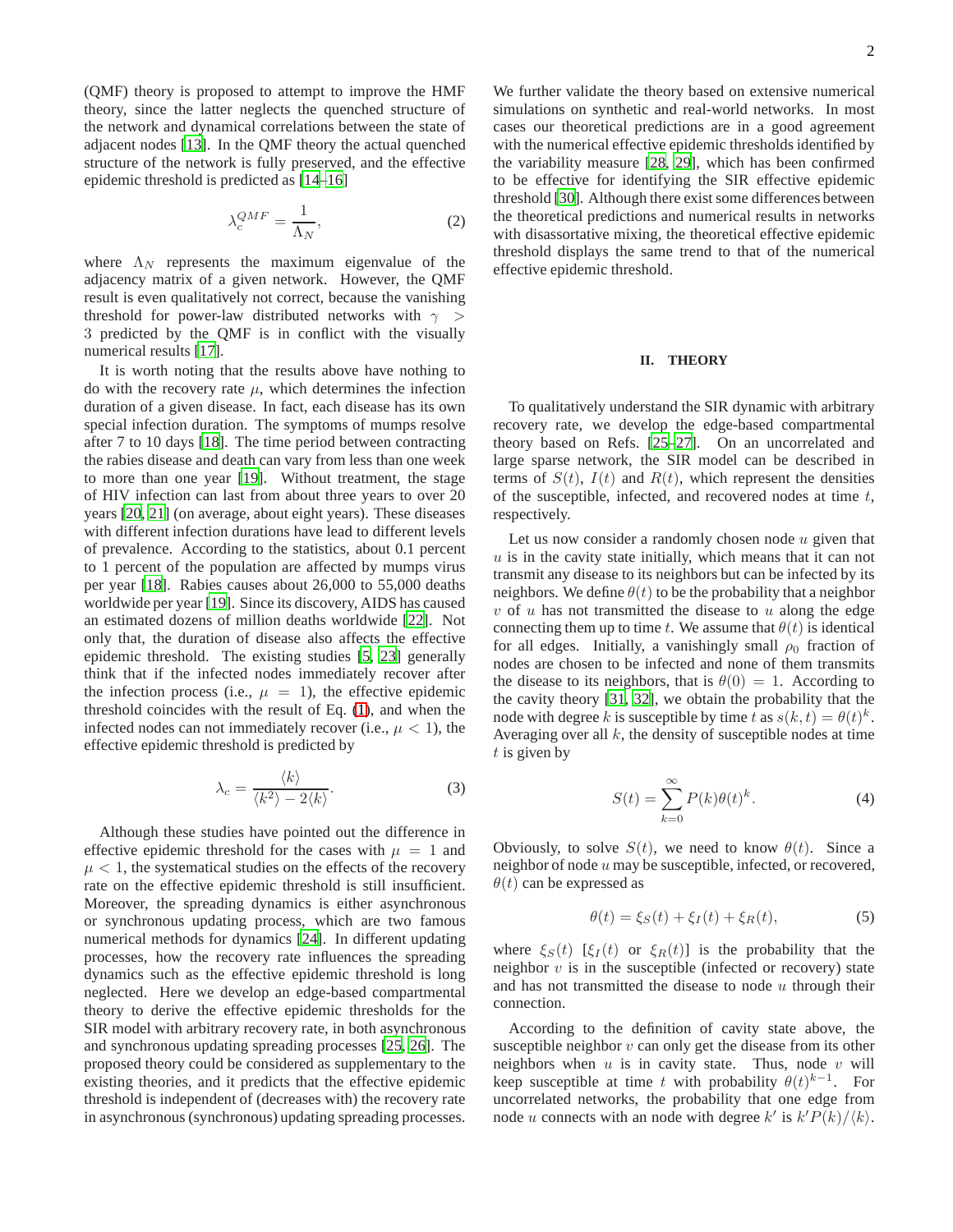Summing over all possible  $k'$ , we obtain

<span id="page-2-3"></span>
$$
\xi_S(t) = \frac{\sum_{k'} k' P(k) \theta(t)^{k'-1}}{\langle k \rangle}.
$$
 (6)

The time evolutions of  $\xi_R$  are slightly different in the synchronous and asynchronous updating spreading processes. For the case of synchronous updating method, an infected node first may transmit the infection to its neighbors and then become recovered in a discrete time step. Since the infection and recovery events may happen consecutively, the notation  $\xi_R$  means that the infected neighbor v has not transmitted the disease to u with probability  $1 - \beta$  via their connection, and simultaneously it recovers with probability  $\mu$ . Taking these into consideration, we get

<span id="page-2-0"></span>
$$
\frac{d\xi_R(t)}{dt} = \mu(1-\beta)\xi_I(t). \tag{7}
$$

For the case of asynchronous updating method, the infection and recovery can not happen simultaneously, Eq. [\(7\)](#page-2-0) thus becomes

<span id="page-2-1"></span>
$$
\frac{d\xi_R(t)}{dt} = \mu \xi_I(t). \tag{8}
$$

In the edge-based compartmental theory, the only difference between synchronous and asynchronous updating processes is the time evolution of  $\xi_R$ , as shown in Eqs. [\(7\)](#page-2-0) and [\(8\)](#page-2-1). Therefore, we next introduce the theory based on the synchronous update method, unless explicitly stated.

Once the infected neighbor  $v$  transmits the disease to  $u$ successfully,  $\theta(t)$  will change as

<span id="page-2-2"></span>
$$
\frac{d\theta(t)}{dt} = -\beta \xi_I(t). \tag{9}
$$

For the case of synchronous updating process, combining Eqs. [\(7\)](#page-2-0)-[\(9\)](#page-2-2), and initial conditions  $\theta(0) = 1$  and  $\xi_R(0) = 0$ , we obtain

<span id="page-2-4"></span>
$$
\xi_R(t) = \frac{\mu[1 - \theta(t)](1 - \beta)}{\beta}.
$$
\n(10)

Substituting Eqs. [\(6\)](#page-2-3) and [\(10\)](#page-2-4) into Eq. [\(5\)](#page-1-0), we get an expression for  $\xi_I(t)$  in terms of  $\theta(t)$ , and then we can rewrite Eq.  $(9)$  as

$$
\frac{d\theta(t)}{dt} = -\beta[\theta(t) - \frac{\sum_{k'} k' P(k')\theta(t)^{k'-1}}{\langle k \rangle}] + \mu[1 - \theta(t)](1 - \beta).
$$
\n(11)

We pay special attention to the final state of the epidemic spreading, where  $\theta(t)$  will never change [i.e.,  $d\theta(t)/dt = 0$ ] and thus we get

<span id="page-2-5"></span>
$$
\theta(\infty) = \frac{\sum_{k'} k' P(k') \theta(\infty)^{k'-1}}{\langle k \rangle} + \frac{\mu[1 - \theta(\infty)](1 - \beta)}{\beta}.
$$
\n(12)

Substituting fixed point  $\theta^*(\infty)$  of Eq. [\(12\)](#page-2-5) into Eq. [\(4\)](#page-1-1), we

can obtain the final susceptible density  $S(\infty)$  and the final outbreak size  $R(\infty) = 1 - S(\infty)$ .

The value  $\theta(\infty) = 1$  is always a solution of Eq. [\(12\)](#page-2-5). Define the right hand of Eq. [\(12\)](#page-2-5) as  $f(\theta(\infty))$ . In order to get a nontrivial solution, the condition

$$
\frac{df(\theta(\infty))}{d(\theta(\infty))} |_{\theta(\infty)=1} > 1
$$
\n(13)

must be fulfilled [\[33](#page-6-28)]. This relation implies that

$$
\frac{\beta}{\mu} > \frac{\langle k \rangle}{\langle k^2 \rangle + \mu \langle k \rangle - 2 \langle k \rangle}.\tag{14}
$$

This condition defines the effective epidemic threshold with synchronous updating

<span id="page-2-6"></span>
$$
\lambda_c^{sync} = \frac{\langle k \rangle}{\langle k^2 \rangle - 2\langle k \rangle + \mu \langle k \rangle}.
$$
 (15)

It can been seen from Eq. [\(15\)](#page-2-6) that the effective epidemic threshold not only is affected by the network structure, but also decreases with the recovery rate  $\mu$  in the synchronous updating process. Specially, Eq. [\(15\)](#page-2-6) is exactly the HMF prediction when  $\mu = 1$ , and it approaches Eq. [\(3\)](#page-1-2) when  $\mu \rightarrow 0$ .

In a similar way, we can solve out the effective epidemic threshold for the asynchronous updating method by substituting Eq. [\(8\)](#page-2-1) into the corresponding equations. Specifically, Eqs. [\(10\)](#page-2-4) and [\(12\)](#page-2-5) are rewritten as

$$
\xi_R(t) = \frac{\mu[1 - \theta(t)]}{\beta} \tag{16}
$$

and

$$
\theta(\infty) = \frac{\sum_{k'} k' P(k') \theta(\infty)^{k'-1}}{\langle k \rangle} + \frac{\mu[1 - \theta(\infty)]}{\beta}, \quad (17)
$$

respectively. Thus in the asynchronous updating process, the effective epidemic threshold of SIR model is given by

<span id="page-2-7"></span>
$$
\lambda_c^{async} = \frac{\langle k \rangle}{\langle k^2 \rangle - 2\langle k \rangle}.
$$
\n(18)

From Eq. [\(18\)](#page-2-7), we know that the effective epidemic threshold is only correlated with the topology of network, and irrelevant to the recovery rate.

# **III. MAIN RESULTS**

In the SIR model, a node of networks can be susceptible, infected, or recovered. In simulations, the SIR spreading processes are implemented by using both synchronous and asynchronous updating methods. The synchronous updating spreading process [\[33\]](#page-6-28) is carried out as follows. At the beginning, one node is randomly selected as the initial infected (i.e., seed), and all other nodes are susceptible. In each time step  $t$ , each susceptible node  $i$  becomes infected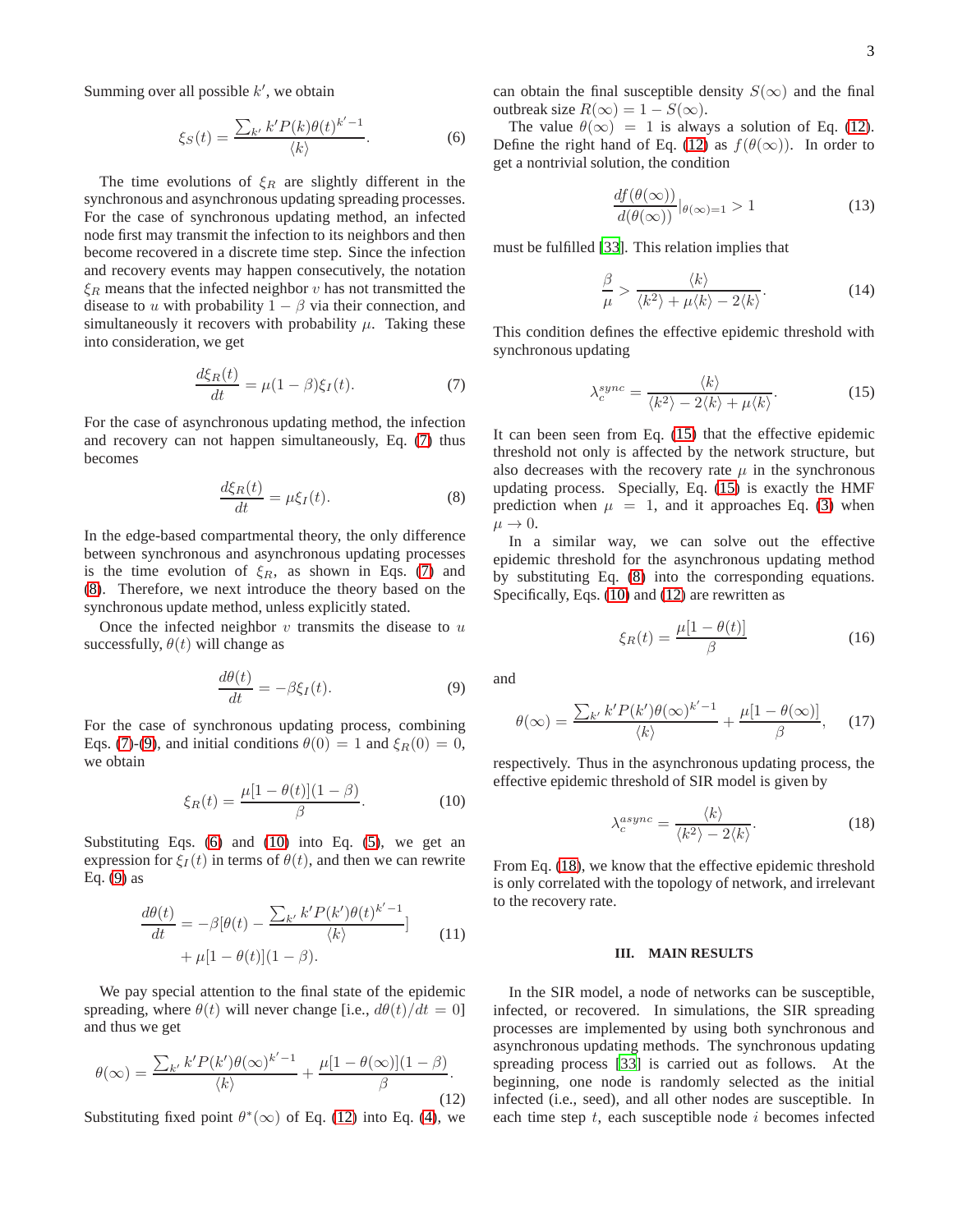with probability  $1 - (1 - \beta)^{n_i}$  if it has one or more infected neighbors, where  $n_i$  is the number of its infected neighbors. In the same time, all infected nodes recover (or die) at rate  $\mu$ and the recovered nodes acquire permanent immunity. Time increases by  $\Delta t = 1$ , and the dynamical process terminates when there is no infected node in the network.

The asynchronous updating spreading process [\[24\]](#page-6-19) is performed as follows. At time  $t$ , the number of infected nodes is denoted as  $N_I(t)$ , and the number of active edges (i.e., the edges connecting a susceptible node and an infected node) is recorded as  $E_A(t)$ . At each step, a randomly chosen infected node becomes recovered with probability  $p_r = \mu N_I(t)/[\mu N_I(t) + \beta E_A(t)]$ , otherwise, an active link is chosen at random and the susceptible node attached to it becomes infected with probability  $1-p_r$ . The time is updated as  $t \to t+1/[\mu N_I(t)+\beta E_A(t)]$ . The process terminates until there is no infected node in the network.

To numerically identify the effective epidemic threshold of the SIR model, we use the variability measure [\[28](#page-6-22), [29](#page-6-23)]

$$
\Delta = \frac{\sqrt{\langle \rho^2 \rangle - \langle \rho \rangle^2}}{\langle \rho \rangle}.
$$
 (19)

The variability  $\Delta$  exhibits a peak over a wide range of  $\lambda$ , and we estimate the numerical effective epidemic threshold  $\lambda_c^{num}$ from the position of the peak of the variability. The validity of this numerical identification method for the SIR model has been confirmed in Ref. [\[30](#page-6-24)].

### **A. Random regular networks**

We first consider the final outbreak size  $R(\infty)$  as a function of  $\lambda$  for different recovery rates on random regular networks (RRNs), where all nodes have exactly the same degree  $k$ . We investigate the effect of recovery rate on the SIR spreading dynamics by respectively using asynchronous and synchronous updating simulation methods.

With asynchronous updating, Fig. [1](#page-3-0) shows all simulation results for different values of recovery rate  $\mu$  completely overlap with each other. Thus, we obtain a trivial conclusion: the effective epidemic threshold and final outbreak size is not affected by the recovery rate. According to the asynchronous updating method, the recovery probability  $p_r$  and time interval  $\Delta t$  can be rewritten as  $N_I(t)/[N_I(t) + \lambda E_A(t)]$  and  $1/\mu[N_I(t) + \lambda E_A(t)]$ . When the effective transmission rate  $\lambda = \beta/\mu$  is fixed, the change of recovery rate  $\mu$  does not affect the recovery probability  $p_r$  and infection probability  $1 - p_r$ , while only alters the relative size of time scale  $\Delta t =$  $1/\mu[N_I(t) + \lambda E_A(t)]$ . Therefore, the recovery rate does not change the effective epidemic threshold and final outbreak size in the asynchronous updating spreading process. The developed theory can describe the phenomena very well.

With synchronous updating, Fig. [1](#page-3-0) (a) shows that the final outbreak size for small recovery rate (e.g.,  $\mu$  = 0.2) is obviously smaller than that for large recovery rate (e.g.,  $\mu = 1.0$ ) at the same effective transmission rate  $\lambda$ , and the simulated results can agree fairly well with the



<span id="page-3-0"></span>FIG. 1: (Color online) Overview of SIR dynamics with different recovery rates  $\mu$  on RRNs. (a) Final outbreak size R vs.  $\lambda$  for  $\mu$ =0.2 (squares and short dash line), 0.6 (circles and solid line) and 1.0 (up triangles and dot line) with synchronous updating,  $\mu =$ 0.2, 0.6, 1.0 (down triangles and short dash line) with asynchronous updating, where symbols and lines represent the numerical results and theoretical predictions, respectively. (b) Variability  $\Delta$  vs.  $\lambda$  for  $\mu$ =0.2 (squares), 0.6 (circles) and 1.0 (up triangles) with synchronous updating,  $\mu = 0.2, 0.6, 1.0$  (down triangles) with asynchronous updating, respectively. The vertical lines point out the positions of numerical effective epidemic thresholds. The results are averaged over  $10^2 \times 10^4$  independent realizations on  $10^2$  different networks. The parameters are chosen as  $N = 10^4$  and  $k = 6$ .

theoretical predictions from the edge-based compartmental theory. This phenomenon indicates that the recovery rate will have a remarkable effect on the SIR epidemic dynamics with synchronous updating. In Fig. [1](#page-3-0) (b), we further plot the variability  $\Delta$  as a function of  $\lambda$  to numerically identify the effective epidemic threshold for the synchronous updating method. The results show that the peak of the  $\Delta$  gradually shifts to the left as the recovery rate  $\mu$  increases. In other words, the effective epidemic threshold increases with the decrease of  $\mu$  when the synchronous updating method is used.

From Fig. [1,](#page-3-0) we know the recovery rate only alters the time scale of asynchronous updating spreading dynamics, but significantly affects the synchronous updating spreading dynamics. Moreover, we find that the synchronous updating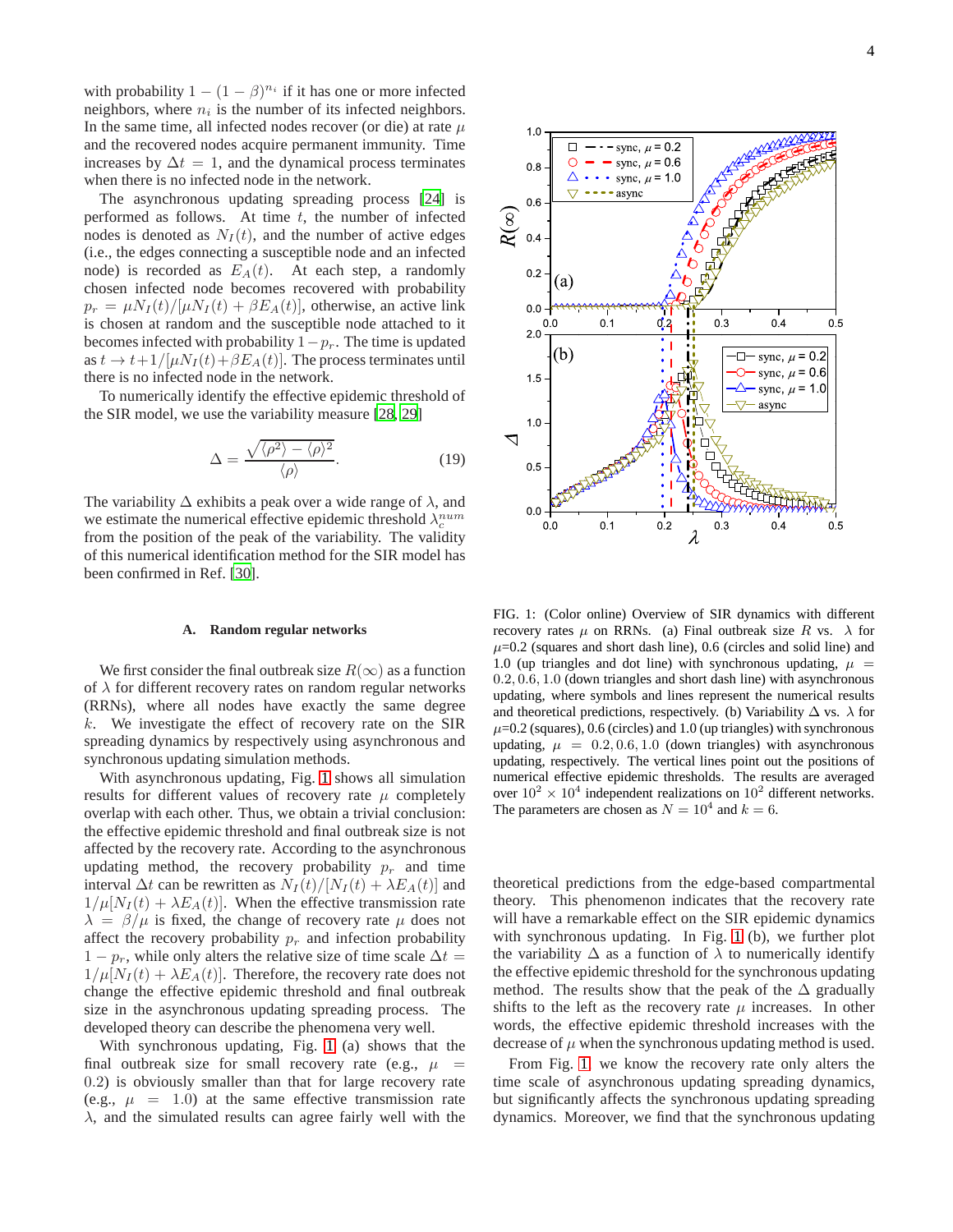

<span id="page-4-0"></span>FIG. 2: (Color online) In the spreading dynamics with synchronous updating, final outbreak size  $R$  and effective epidemic threshold  $\lambda_c$  as a function of recovery rate  $\mu$  on RRNs. (a) R vs.  $\mu$  for  $\lambda = 0.23$  (squares and dash line) and  $\lambda = 0.60$  (circles and solid line), respectively. (b)  $\lambda_c$  vs.  $\mu$ . The inset of (b) shows the mean transmission probability  $T$  (through one edge of an infected node before it recovers) versus  $\mu$  at  $\lambda = 0.23$  (black squares),  $\lambda = 0.40$ (blue up triangles) and  $\lambda = 0.60$  (red circles). In each figure, symbols and lines represent the numerical and theoretical results, respectively. The parameters are chosen as  $N = 10^4$  and  $k = 6$ . The results are averaged over  $10^2 \times 10^4$  independent realizations on  $10^2$  different networks.

spreading breaks more easily and has a greater final outbreak size compared with the case of asynchronous updating (give a qualitative explanation later). Next, we only focus on the effect of recovery rate on the synchronous updating spreading dynamics, unless explicitly stated.

Given the value of  $\lambda$ , we show the final outbreak size as a function of  $\mu$  under the synchronous updating method in Fig. [2,](#page-4-0) where a small  $\lambda = 0.23$  and a large  $\lambda = 0.60$  are considered, respectively. As shown in Fig. [2](#page-4-0) (a), for the small value of  $\lambda$ , the final outbreak size is very tiny when  $\mu$  is small, while the epidemic can infect a finite proportion of nodes for large  $\mu$ . For the large value of  $\lambda$ , the final outbreak size for the small  $\mu$  is still smaller than that for large  $\mu$ .

In Fig. [2](#page-4-0) (b), one see that the effective epidemic threshold decreases with  $\mu$  both numerically and theoretically. The consistency of the simulated results and theoretical predictions confirms the validity of the edge-based compartmental theory. To qualitatively understand these phenomena, the inset of Fig. [2](#page-4-0) (b) shows the mean transmission probability  $T$  through one edge of an infected node before it recovers, where  $T = \sum_{t=1}^{\infty} [(1 - \mu)(1 - \beta)]^{t-1} \beta$ . Once the value of  $\lambda$ is given,  $\overline{T}$  increases with the recovery rate  $\mu$ , which is greater than  $T = \lambda/(1 + \lambda)$  for the case of asynchronous updating [\[5\]](#page-6-3). In other words, the mean infection ability of a single infected node is enlarged by large recovery rate. This effect leads to the decrease of the effective epidemic threshold with the recovery probability  $\mu$ . It means that when the recovery probability is large, the epidemic can outbreak even if  $\lambda$  is small, while when the recovery probability is small, the epidemic can outbreak just for a large  $\lambda$ .

# **B. Scale-free networks**

We further consider the SIR epidemic dynamics with arbitrary recovery rate on scale-free networks with power-law degree distribution  $P(k) \sim k^{-\gamma}$ , where the synchronous updating method is implemented. We build scale-free networks (SFNs) based on the configuration model [\[11](#page-6-7)]. The so-called structural cutoff [\[34\]](#page-6-29)  $k_{max} \sim N^{1/2}$  is considered to constrain the maximum possible degree  $k_{max}$  on SFNs, where the degree-degree correlations vanish in the thermodynamic limit. Fig. [3](#page-5-0) shows the final outbreak size and effective epidemic threshold as a function of  $\mu$  for SFNs with  $\gamma = 2.5$ and  $\gamma = 4.0$ . Like the case on RRNs, the final outbreak size increases with recovery rate when the value of  $\lambda$  is given [see Figs. [3](#page-5-0) (a) and (b)], and the effective epidemic threshold decreases with  $\mu$  [see Figs. [3](#page-5-0) (c) and (d)]. Due to the weak degree heterogeneity of SFNs with  $\gamma = 4.0$ , the effective epidemic threshold decreases more rapidly with  $\mu$  in such networks than that for SFNs with  $\gamma = 2.5$ . The theoretical predictions are very close to the simulated results for SFNs with  $\gamma = 4.0$ , while there are some difference between them for SFNs with  $\gamma = 2.5$ , because the disassortative degree-degree correlations still exist in such networks with finite size [\[34](#page-6-29)].

### **C. Real-world networks**

To further study the cases of real-world networks with synchronous updating, we consider four typical real networks, which are arXiv astro-ph [\[35](#page-6-30)], Facebook (NIPS) [\[38](#page-6-31)], Pretty Good Privacy [\[36\]](#page-6-32), and US power grid [\[37\]](#page-6-33). Several structural characteristics of this four real example networks are presented in Table [I,](#page-5-1) where the difference among these networks implies the complexity of real network structure to a certain extent. The numerical and theoretical thresholds of these networks are shown in Fig. [4,](#page-5-2) where the results again show that both the theoretical and numerical thresholds decrease with the recovery rate. Although the theoretical predictions agree relatively well with the numerical thresholds for assortative networks, there is an obvious gap between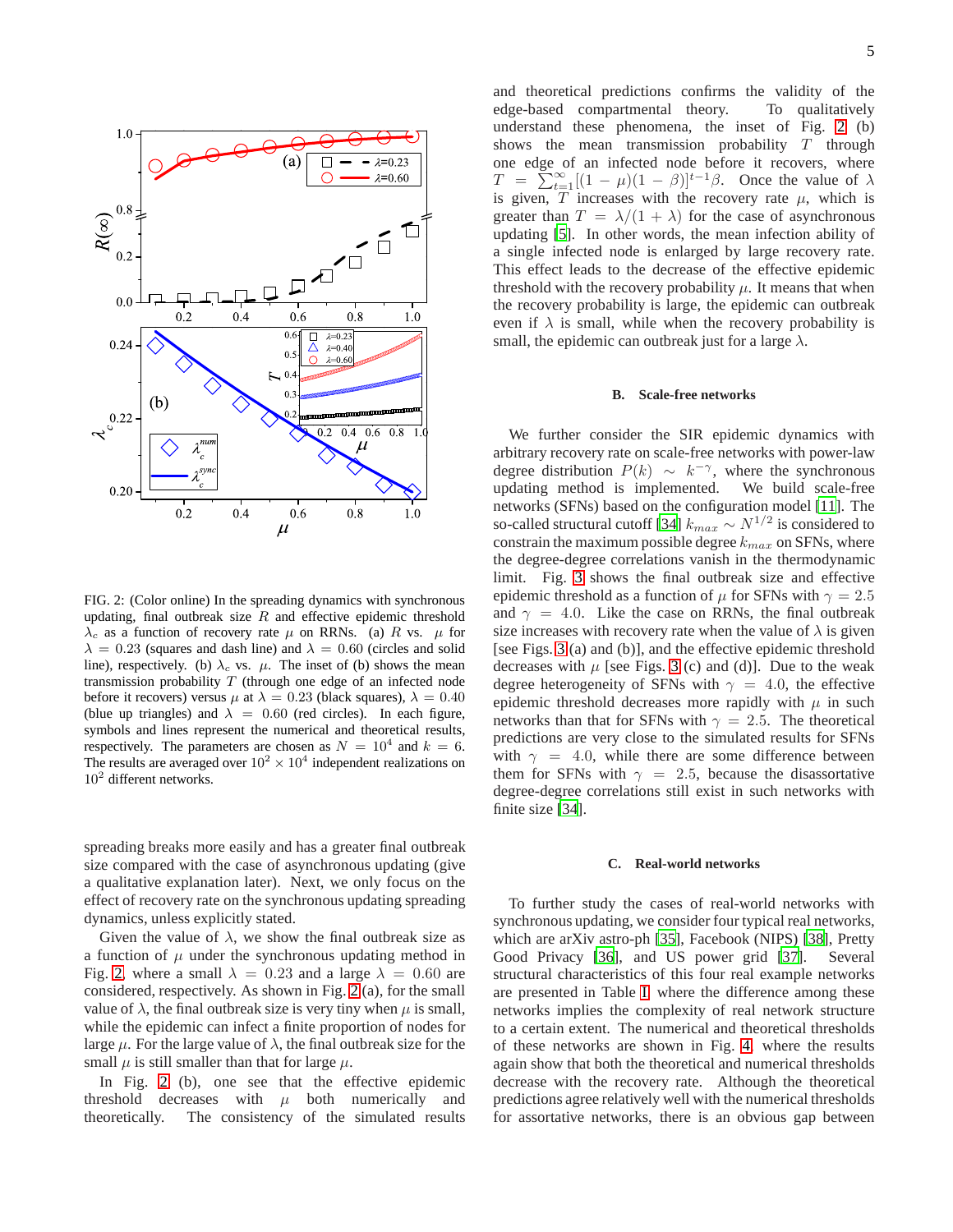

<span id="page-5-0"></span>FIG. 3: (Color online) In the spreading dynamics with synchronous updating, final outbreak size R and effective epidemic threshold  $\lambda_c$ as a function of recovery rate  $\mu$  on SFNs with degree exponents  $\gamma = 2.5$  [(a) and (c)] and  $\gamma = 4.0$  [(b) and (d)], where the network size is set as  $N = 10^4$ . (a) R vs.  $\mu$  for  $\lambda = 0.2$  (squares and dash line) and  $\lambda = 0.4$  (circles and solid line), respectively. (b) R vs.  $\mu$  for  $\lambda = 0.4$  (squares and dash line) and  $\lambda = 0.7$  (circles and solid line), respectively. (c)-(d)  $\lambda_c$  vs.  $\mu$ . In each figure, symbols and lines respectively represent the numerical and theoretical results. We perform  $10^2 \times 10^4$  independent realizations on  $10^2$  different networks.

<span id="page-5-1"></span>TABLE I: Structural characteristics of four real-world networks. N is the network size,  $k_{max}$  is the maximum degree,  $\langle k \rangle$  is the average degree,  $c$  is the clustering coefficient,  $r$  is the Pearson correlation coefficient, and d stands for the diameter of the network.

| Network                                      | Category           |      | $k_{max}$ | $\langle k \rangle$      |  |  |
|----------------------------------------------|--------------------|------|-----------|--------------------------|--|--|
| arXiv astro-ph [35]                          | Coauthorship 17903 |      | 504       | $22.004$ 0.633 0.201 14  |  |  |
| Pretty Good Privacy [36] OnlineContact 10680 |                    |      | 206       | 4.558 0.266 0.239 24     |  |  |
| US power grid [37]                           | Infrastructure     | 4941 | 19        | 2.669 0.080 0.003 46     |  |  |
| Facebook(NIPS) [38]                          | Social             | 2888 | 769       | $2.064$ 0.027 $-0.668$ 9 |  |  |

them for the Facebook (NIPs) network showing disassortative mixing. Compared with the cases on other real networks, we can find that the effective epidemic threshold changes more rapidly with the recovery rate on the US power grid network. The difference in the variation of the effective epidemic threshold for different networks could be attributed to the complexity of real network structures.

# **IV. CONCLUSION AND DISCUSSION**

In this paper, we have made a detailed study of the SIR model with arbitrary recovery rate. Firstly, we developed an edge-based compartmental theory to predict the final outbreak size and effective epidemic threshold for arbitrary recovery rate. Two basic updating methods are considered: asynchronous updating and synchronous updating. For the



<span id="page-5-2"></span>FIG. 4: (Color online) In the spreading dynamics with synchronous updating, the effective epidemic threshold  $\lambda_c$  as a function of recovery rate  $\mu$  on real-world networks. (a) arXiv astro-ph network. (b) Pretty Good Privacy network. (c) US power grid network. (d) Facebook (NIPs) network. In each figure, the symbol represents the numerical effective epidemic threshold, whose value is shown by the left scale mark, and the solid line represents the theoretical effective epidemic threshold, whose value is shown by the right scale mark. We perform  $10^6$  independent realizations on each real network.

case of asynchronous updating, the recovery rate only alters the time scale of SIR spreading dynamics, but does not affect the phase transition and final state. However, for the case of synchronous updating, the developed theory predicted that the effective epidemic threshold decreases with the recovery rate, and the final outbreak size for small recovery rate is obviously smaller than that for large recovery rate when the value of  $\lambda$ is given.

To verify the theoretical predictions, we considered the SIR dynamics on RRNs with constant degree. With asynchronous updating, both the effective epidemic threshold an final outbreak size remain unchanged for different recovery rates, while the obvious difference in final outbreak size for different values of  $\mu$  is observed in the synchronous updating spreading process. We numerically identified the effective epidemic threshold  $\lambda_c$  with the variability measure, which has been confirmed to be effective for identifying the SIR effective epidemic threshold, and found that  $\lambda_c$  indeed decreases with  $\mu$  for the case of synchronous updating. As the infection and recovery events may happen consecutively in the synchronous updating process, the mean infection ability of a single infected node is enlarged by large recovery rate. The results showed good agreements between theoretical predictions and simulated results on RRNs. To explore the university of these conclusions, we further carry on these studies on scale-free and real-world networks, where the similar phenomena were observed. Although a certain gap between the theoretical predictions and numerical thresholds still exists for some networks with disassortative mixing patterns, the developed theory can indeed give a relatively accurate prediction of the effective epidemic threshold in most cases.

We have theoretically and numerically demonstrated